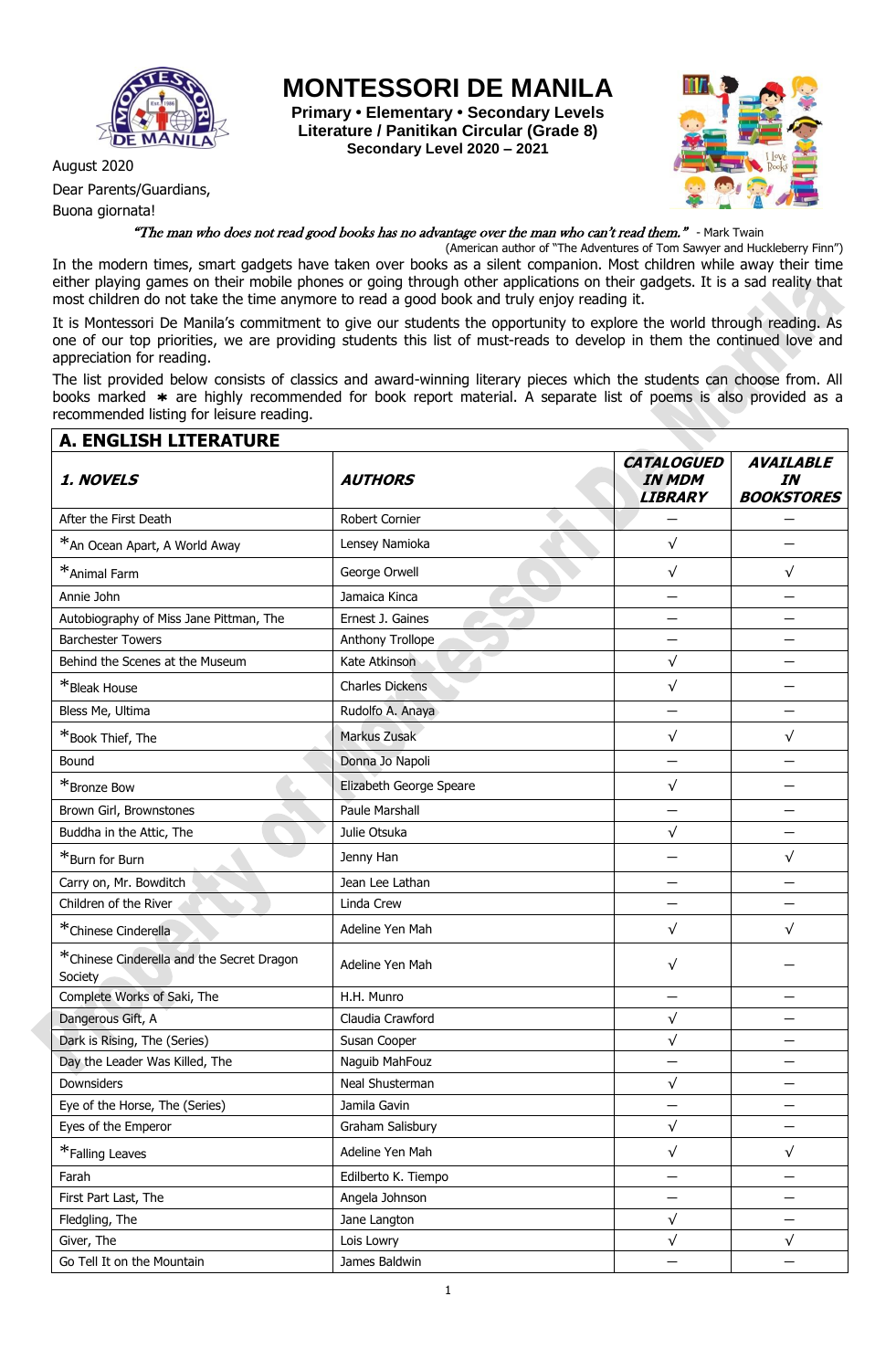| Good Earth, The                                                        | Pearl S. Buck                 | $\sqrt{}$  | $\sqrt{}$                |  |
|------------------------------------------------------------------------|-------------------------------|------------|--------------------------|--|
| *House of Sixty Fathers                                                | Meindert DeJong               | $\sqrt{}$  |                          |  |
| *Hundred Secret Senses, The                                            | Amy Tan                       | $\sqrt{}$  |                          |  |
| In the Pond                                                            | HaJin                         |            |                          |  |
| Indian Captive                                                         | Lois Lenski                   | $\sqrt{}$  |                          |  |
| *Joy Luck Club, The                                                    | Amy Tan                       | $\sqrt{}$  | $\sqrt{}$                |  |
| Kite Fighters, The                                                     | Linda Sue Park                | $\sqrt{}$  |                          |  |
| Language of Threads, The                                               | Gail Tsukiyama                | $\sqrt{}$  |                          |  |
| *Little Prince, The                                                    | Antoine de Saint-Exupery      |            | $\sqrt{}$                |  |
| *Master of Go, The                                                     | Yasunari Kawabata             | $\sqrt{}$  |                          |  |
| Matched                                                                | Ally Condie                   |            | $\sqrt{}$                |  |
| Middle Moffat, The                                                     | <b>Eleanor Estes</b>          |            |                          |  |
| Miss Giardino                                                          | Dorothy Bryant                |            |                          |  |
| Mushroom Farmer's Wife, The                                            | Una McManus                   | $\sqrt{}$  |                          |  |
| My Name Was Keoko                                                      | Linda Sue Park                |            |                          |  |
| Novel Idea, A                                                          | Aimee Freidman                |            | $\overline{\phantom{0}}$ |  |
| Old Man and the Sea, The                                               | Ernest Hemmingway             | $\sqrt{ }$ | $\sqrt{}$                |  |
| One More Day                                                           | Mitch Albom                   | $\sqrt{ }$ | √                        |  |
| Outsiders, The                                                         | S.E. Hinton                   | $\sqrt{}$  | $\sqrt{}$                |  |
| Peace                                                                  | Richard Bausch                |            |                          |  |
| *Please Look After Mom                                                 | Kyung-Sook Shin               | $\sqrt{}$  | √                        |  |
| Pilot's Wife, The                                                      | Anita Shreve                  | $\sqrt{}$  |                          |  |
| Replication                                                            | Jill Williamson               |            |                          |  |
| Rivals, The                                                            | Richard B. Sheridan           |            |                          |  |
| Ruby Holler                                                            | Sharon Creech                 | $\sqrt{}$  |                          |  |
| Rules of the Road (Winner of the 1998 Los<br>Angeles Times Book Prize) | Joan Bauer                    | $\sqrt{}$  |                          |  |
| Runner, The                                                            | Cynthia Voigt                 |            |                          |  |
| Samurai's Garden, The                                                  | Gail Tsukiyama                | $\sqrt{}$  |                          |  |
| Shabanu: Daughter of the Wind                                          | <b>Suzanne Fisher Staples</b> |            |                          |  |
| *Silas Marner                                                          | George Elliot                 | $\sqrt{}$  |                          |  |
| Single Shard, A                                                        | Linda Sue Park                |            | $\overline{\phantom{0}}$ |  |
| Step from Heaven, A                                                    | An Na                         | $\sqrt{}$  |                          |  |
| Sterkarm Handshake, The                                                | Susan Price                   |            |                          |  |
| Summer of the Swans, The                                               | <b>Betsy Bryars</b>           | $\sqrt{ }$ |                          |  |
| Tale of the Heike, The                                                 | Helen Craig McCullough        | —          |                          |  |
| That Book in the Attic                                                 | Helen K. Oswald               | $\sqrt{ }$ |                          |  |
| Thief, The (A 1997 Newberry Honor Book)                                | Megan Whalen Turner           | $\sqrt{}$  | $\sqrt{}$                |  |
| *Things Fall Apart                                                     | Chinua Achebe                 | $\sqrt{}$  | $\sqrt{}$                |  |
| *Thousand Cranes                                                       | Yasunari Kawabata             | $\sqrt{}$  |                          |  |
| Ties that Bind, Ties that Break                                        | Lensey Namioka                |            |                          |  |
| *True Believer                                                         | Virginia Euwer Wolff          | $\sqrt{}$  |                          |  |
| True Gift                                                              | <b>Charles Portis</b>         |            |                          |  |
| Wheel on the School, The                                               | Meindert De Jong              | $\sqrt{}$  |                          |  |
| With Hearts Aflame                                                     | Victor M. Ordoñez             |            |                          |  |
| Women of the Silk                                                      | Gail Tsukiyama                |            |                          |  |
| Young Fu of the Upper Yangtze                                          | Elizabeth Foreman Lewis       | $\sqrt{}$  |                          |  |
| 2. SHORT STORIES / COLLECTIONS                                         |                               |            |                          |  |
| *Autumn Mountain                                                       | Akutagawa Ryunosuke           |            |                          |  |
| *Autumn Wind and Other Short Stories                                   | Translated by Lane Dunlop     |            |                          |  |
| Country Boy Quits School, A                                            | Lao Hsiang                    |            |                          |  |
| *Down Town                                                             | Hayashi Fumiko                |            |                          |  |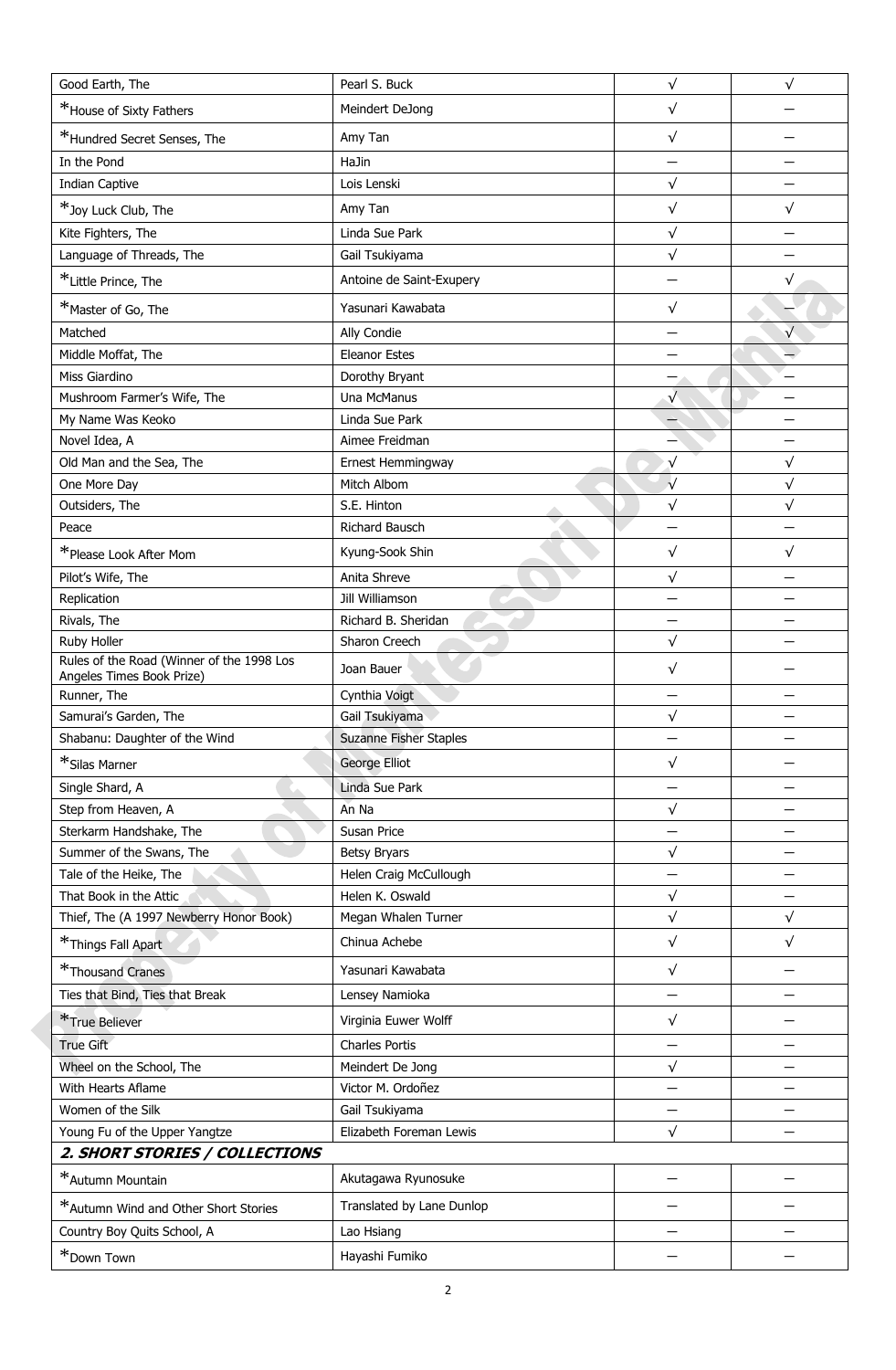| *Dream of Peace and Other Stories, A         | Norma O. Miraflor            | $\sqrt{}$    |           |
|----------------------------------------------|------------------------------|--------------|-----------|
| *Flowers for Algernon                        | Daniel Keyes                 |              | √         |
| Generosity                                   | Zhang Tianyi                 |              |           |
| *In a Grove                                  | Akutagawa Ryunosuke          |              |           |
| *Kahlil Gibran Reader                        | Jaico Books                  |              |           |
| Loneliness of the Long Distance Runner       | Alan Sillitoe                |              |           |
| Minister's Black Veil, The                   | Nathaniel Hawthorne          |              |           |
| Moon on a Frosty Morning, The                | Fang Shumin                  |              |           |
| None of the Bitter                           | Genoveva Edroza Matute       |              |           |
| Pearl, The                                   | Yukio Mishima                |              |           |
| Shinto Legends                               | Gail Tsukiyama               |              |           |
| 3. POEMS                                     |                              |              |           |
| Beloved, The                                 | Kahlil Gibran                |              |           |
| Dhammapada, The                              | Phra Ajaan Mun               |              |           |
| Gunga Din                                    | Rudyard Kipling              |              |           |
| Prophet, The                                 | Kahlil Gibran                |              | $\sqrt{}$ |
| <b>B. PANITIKAN</b>                          |                              |              |           |
| <b>Aklat</b>                                 | <b>MAY-AKDA</b>              |              |           |
| Ang Damo sa Fort Bonifacio                   | Cyrus Borja                  |              |           |
| Ang Ginto sa Makiling at Iba Pang Kwento     | Macario Pineda               |              |           |
| Ang Masayang Mundo ni Nestor D.              | Antonio A. Hidalgo           |              |           |
| Ang Tundo Man May Langit Din                 | <b>Andres Cristobal Cruz</b> | $\sqrt{}$    |           |
| Ano Ngayon, Ricky?                           | Rosario De Guzman-Lingat     |              |           |
| Cuento, Kwento                               | Magdalena C. Sayas           | $\sqrt{}$    |           |
| Damdamin ni Corazon at Iba Pang Kwento       | Gloria Villaraza Guzman      | $\sqrt{}$    |           |
| Kangkong                                     | Ceres S.C. Alabado           | $\sqrt{}$    |           |
| Kung Wala na ang Tag-araw                    | Rosario De Guzman-Lingat     | $\checkmark$ |           |
| Luha ng Buwaya                               | Amado V. Hernandez           |              |           |
| Lumbay ng Dila                               | Genevieve L. Asenjo          |              |           |
| May Tibok ang Puso ng Lupa                   | Bienvenido A. Ramos          | $\sqrt{}$    |           |
| Mayong                                       | Abdon M. Balde Jr.           |              |           |
| Mga Kwento ng Puso                           | Elena M. Patron              |              |           |
| Mga Piling Awit at Korido                    | Damiana Eugenio              |              |           |
| Piling Maikling Kwento 1939-1992             | Genoveva Edroza-Matute       | $\sqrt{}$    | —         |
| Piling Nobela-Lakandula Halimuyak, ang Bungo | Alberto Segismundo Cruz      |              |           |
| Sa mga Kuko ng Liwanag                       | Edgardo Reyes                | $\sqrt{}$    |           |
| Saksi                                        | B.S Medina, Jr.              | $\checkmark$ |           |
| Walo at Kalahating Dekada ng Isang Buhay     | Genoveva Edroza-Matute       | $\checkmark$ |           |

Online sellers who also carry good book titles are: [https://booksforless.ph/,](https://booksforless.ph/) [https://www.fullybookedonline.com/,](https://www.fullybookedonline.com/) [https://www.nationalbookstore.com/,](https://www.nationalbookstore.com/) [https://press.up.edu.ph/store/,](https://press.up.edu.ph/store/) [ateneo.edu/ateneopress,](http://ateneo.edu/ateneopress) [https://www.anvilpublishing.com/,](https://www.anvilpublishing.com/) [https://biblio.ph/,](https://biblio.ph/) [porchreader.com,](http://porchreader.com/) [https://www.omniana.com.ph/,](https://www.omniana.com.ph/) [https://www.cebookshop.com/,](https://www.cebookshop.com/) [https://adarna.com.ph/,](https://adarna.com.ph/) [https://shop.vibalgroup.com/.](https://shop.vibalgroup.com/)

Most of these are award-winning books and any of these are also excellent for recreation reading and as part of one's personal library.

Please note that reading/selecting pocketbooks such as **Glee**, **Game of Thrones**, **Hunger Games**, **Princess Diaries**, **Stephenie Mayer's Twilight Series**, **Animorphs**, **Sweet Valley High**, **R.L. Stine's Fear Street**, **Goosebumps Stories**, **Blue Bloods Series**, **The Vampire Diaries**, **Divergent Series by Veronica Roth**, **Percy Jackson Series**, **J.K. Rowling's Harry Potter Series**, **novels by Haruki Murakami**, and others will not be accepted as book reports as they are not regarded as fine literature.

Reading is the most basic yet the most important skill of all. Let us allow our children to exercise this to enhance their knowledge and reading comprehension, which help them with their understanding of their lessons in school and of the world.